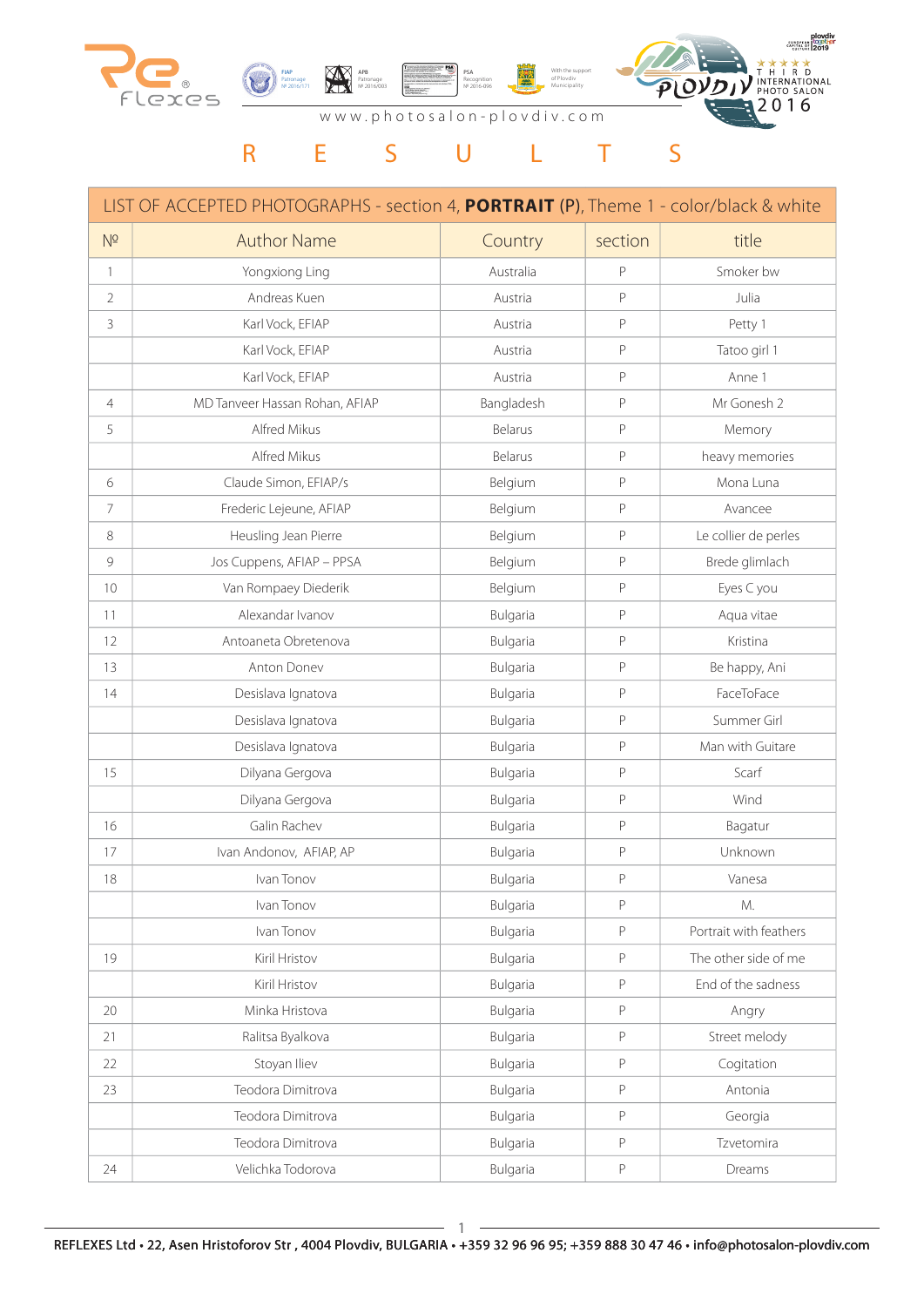



АPB Patronage № 2016/003

With the support of Plovdiv Municipality PSA Recognition № 2016-096



| 25 | Viktor Tsonev   | Bulgaria | P            | MD Beddah                      |
|----|-----------------|----------|--------------|--------------------------------|
|    | Viktor Tsonev   | Bulgaria | P            | My dad                         |
| 26 | Zlatko Latev    | Bulgaria | $\mathsf{P}$ | Maggi                          |
|    | Zlatko Latev    | Bulgaria | P            | Wandering                      |
| 27 | Dany Chan, EPSA | Canada   | $\mathsf P$  | Hama Sisters                   |
|    | Dany Chan, EPSA | Canada   | P            | Omo Valley Woman With<br>Child |
| 28 | Kam Chiu Tam    | Canada   | $\mathsf P$  | Anna                           |
|    | Kam Chiu Tam    | Canada   | P            | Big beard                      |
|    | Kam Chiu Tam    | Canada   | P            | Disgusting                     |
| 29 | Chen Jinghui    | China    | P            | <b>HORSEMEN</b>                |
| 30 | Chen Junjie     | China    | P            | Aboriginal costume 2           |
|    | Chen Junjie     | China    | P            | Aboriginal costume 9           |
|    | Chen Junjie     | China    | $\mathsf P$  | Aboriginal costume 13          |
| 31 | Chen Lanfeng    | China    | P            | Young woman                    |
| 32 | Chen Xinxin     | China    | $\mathsf P$  | South American men             |
| 33 | Chi Xiaohong    | China    | $\mathsf P$  | the old man from Yi            |
| 34 | Fanchuan Chen   | China    | P            | I am the boss                  |
|    | Fanchuan Chen   | China    | P            | Squire                         |
| 35 | Gan Yongan      | China    | $\mathsf{P}$ | Falconry                       |
|    | Gan Yongan      | China    | P            | Miao people                    |
|    | Gan Yongan      | China    | $\mathsf P$  | Tobacco old man                |
| 36 | Guo Jing        | China    | $\mathsf P$  | Vicissitudes                   |
|    | Guo Jing        | China    | $\mathsf P$  | Maiden                         |
| 37 | Hong Li         | China    | P            | Child on Daliang mountain 7    |
|    | Hong Li         | China    | $\mathsf{P}$ | Looking for1                   |
|    | Hong Li         | China    | $\mathsf P$  | Yi man                         |
|    | Hong Li         | China    | $\mathsf P$  | Yi woman8                      |
| 38 | Hongqi Ye       | China    | $\mathsf P$  | The Miao Girl                  |
|    | Hongqi Ye       | China    | $\mathsf P$  | The Shy Girl                   |
| 39 | Hu Ning         | China    | P            | Rural women                    |
| 40 | Hu Weiguo       | China    | P            | Couple                         |
|    | Hu Weiguo       | China    | $\mathsf P$  | Family ties                    |
|    | Hu Weiguo       | China    | $\mathsf P$  | Time difference                |
| 41 | Jiang Zhizhou   | China    | $\mathsf P$  | Years                          |
|    | Jiang Zhizhou   | China    | P            | Labor                          |
|    | Jiang Zhizhou   | China    | P            | India\'s poor                  |
| 42 | Jianjun Wang    | China    | P            | whisper                        |
| 43 | Jin Shufan      | China    | P            | Worry                          |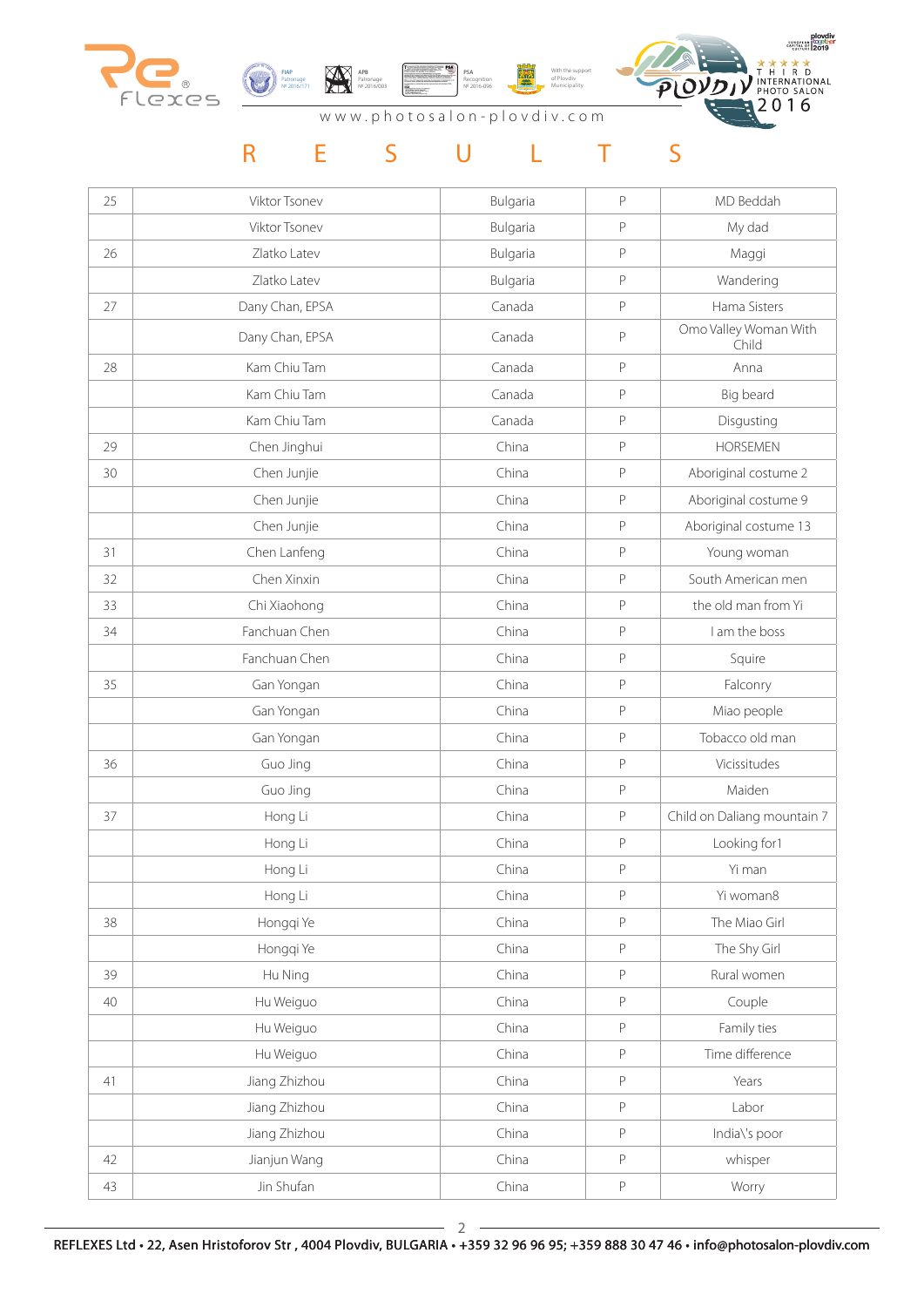



АPB Patronage № 2016/003

With the support of Plovdiv Municipality PSA Recognition № 2016-096



| 44 | Li Binbing                           | China   | P           | Workers of Ethnic Malays |
|----|--------------------------------------|---------|-------------|--------------------------|
| 45 | Li Senliang                          | China   | P           | Filial respect           |
|    | Li Senliang                          | China   | P           | Old actor                |
| 46 | Lijun Shi                            | China   | $\mathsf P$ | the man from India       |
| 47 | Wang Jianguo                         | China   | $\mathsf P$ | Bangladesh girl          |
| 48 | Wang Ming                            | China   | P           | Old man                  |
| 49 | Xia Jifang                           | China   | P           | Glance                   |
| 50 | Xiangui Zheng                        | China   | P           | Portrait of the girl 1   |
|    | Xiangui Zheng                        | China   | P           | Portrait of the girl 2   |
|    | Xiangui Zheng                        | China   | P           | Portrait of the girl 3   |
|    | Xiangui Zheng                        | China   | $\mathsf P$ | Portrait of the girl 4   |
| 51 | Xiaoliang Liu                        | China   | P           | Ethiopian girl           |
|    | Xiaoliang Liu                        | China   | P           | Girl and her house       |
| 52 | Xinwei Yang                          | China   | P           | The indian man           |
| 53 | Zhu Hanju                            | China   | $\mathsf P$ | Dream and miss           |
| 54 | Petar Sabol, EFIAP/b EPSA            | Croatia | P           | Black panther            |
|    | Petar Sabol, EFIAP/b EPSA            | Croatia | $\mathsf P$ | Snow queen               |
| 55 | Benny Rytter, AFIAP                  | Denmark | P           | <b>Blue blondes</b>      |
|    | Benny Rytter, AFIAP                  | Denmark | $\mathsf P$ | Intensity                |
|    | Benny Rytter, AFIAP                  | Denmark | P           | Madeleine                |
|    | Benny Rytter, AFIAP                  | Denmark | P           | Nadya                    |
| 56 | Heikki Rautio                        | Finland | $\mathsf P$ | Helene                   |
| 57 | Guy B. Samoyault, MFIAP, APSA, GMPSA | France  | $\mathsf P$ | Beijing man              |
|    | Guy B. Samoyault, MFIAP, APSA, GMPSA | France  | P           | Derriere les barreaux    |
| 58 | Roger Jourdain                       | France  | P           | Faty                     |
|    | Roger Jourdain                       | France  | P           | Masai Old Man            |
|    | Roger Jourdain                       | France  | P           | Pirate Eyes              |
|    | Roger Jourdain                       | France  | $\mathsf P$ | Pirate No8               |
| 59 | Achim Koepf, EFIAP/p                 | Germany | P           | Denise 29                |
| 60 | Claudia Dietl                        | Germany | P           | Dennis                   |
|    | Claudia Dietl                        | Germany | P           | Jazzlight                |
| 61 | Manfred Kluger                       | Germany | P           | Dreamy-3                 |
|    | Manfred Kluger                       | Germany | P           | A noble pallor-1         |
|    | Manfred Kluger                       | Germany | $\mathsf P$ | Golden beauty-3          |
|    | Manfred Kluger                       | Germany | $\mathsf P$ | Haute couture-2          |
| 62 | Susanne Seiffert, EFIAP              | Germany | P           | Porcellain               |
|    | Susanne Seiffert, EFIAP              | Germany | P           | Gretchen                 |
|    | Susanne Seiffert, EFIAP              | Germany | P           | Christiane               |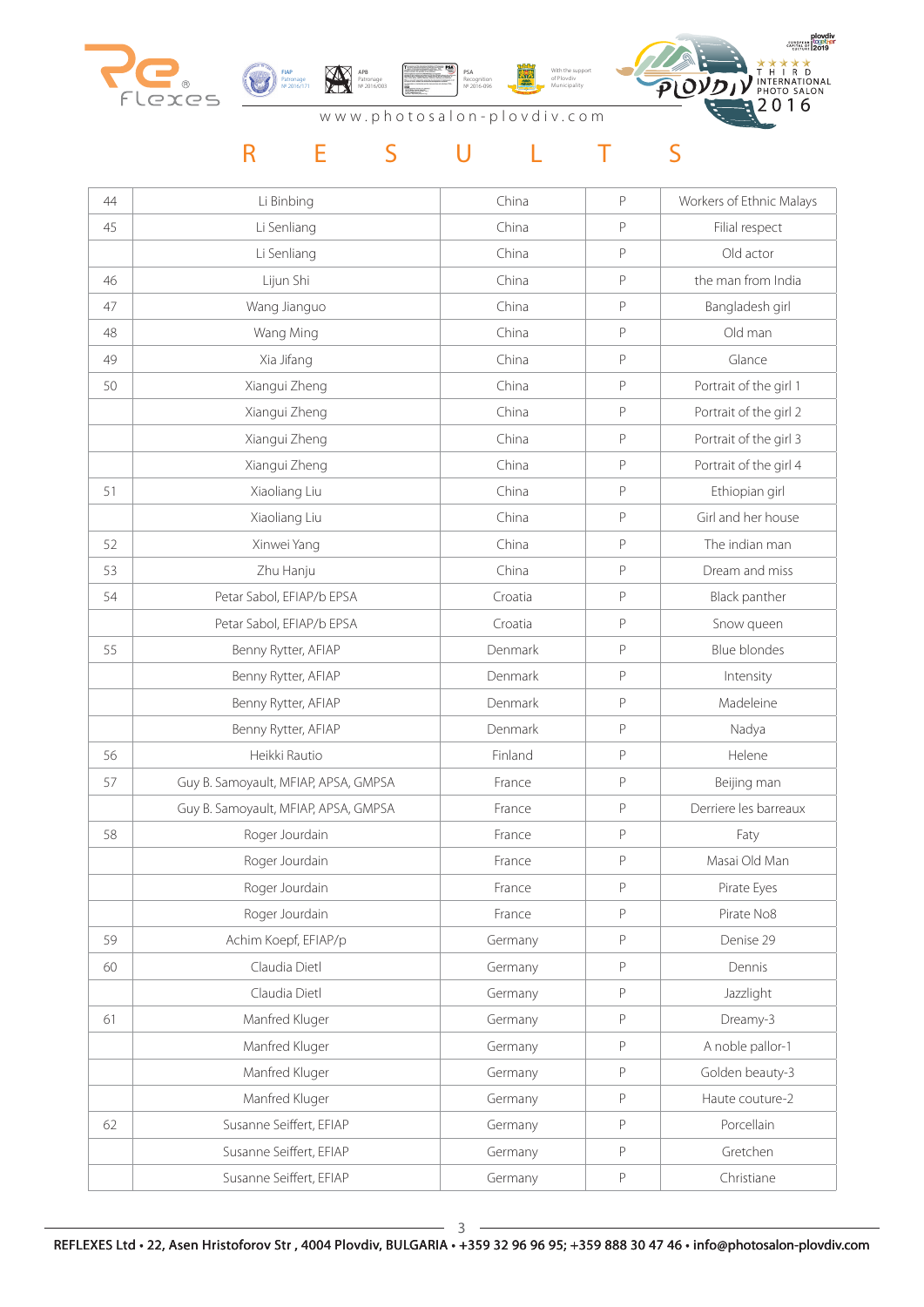



With the support of Plovdiv Municipality PSA Recognition № 2016-096



| 63 | Thomas Detzner, EFIAP                   | Germany   | P | Pirat of the Caribbean 1 |
|----|-----------------------------------------|-----------|---|--------------------------|
| 64 | Giorgos Tsigkas, AFIAP                  | Greece    | P | smoker                   |
| 65 | lakovos loannidis                       | Greece    | P | Split                    |
| 66 | Fong Hoi-Yan, EFIAP, PPSA, APSHK, APSEA | Hong Kong | P | Sad                      |
| 67 | Gyorgy C. Varnai                        | Hungary   | P | Svanye                   |
|    | Gyorgy C. Varnai                        | Hungary   | P | Uncle Feri               |
| 68 | Istvan Kerekes, EFIAP/p                 | Hungary   | P | Maramuresan tale         |
|    | Istvan Kerekes, EFIAP/p                 | Hungary   | P | Shepherd girl            |
|    | Istvan Kerekes, EFIAP/p                 | Hungary   | P | Gabor gipsy              |
| 69 | Laszlo Koroknai                         | Hungary   | P | Suspiciousness           |
| 70 | Szilárd Varga                           | Hungary   | P | Lost Child               |
| 71 | Tamas Rozsa                             | Hungary   | P | Indy                     |
| 72 | Debiprasad Mukherjee                    | India     | P | The TruckDriver          |
| 73 | Dewi Tanjung                            | Indonesia | P | Fantasy Of Mind          |
| 74 | Abbas Majdi                             | Iran      | P | Alas Youth Is Gone       |
|    | Abbas Majdi                             | Iran      | P | Love And Grief           |
|    | Abbas Majdi                             | Iran      | P | Mask                     |
|    | Abbas Majdi                             | Iran      | P | Remember                 |
| 75 | Arash Naghizadeh                        | Iran      | P | Gadabout                 |
|    | Arash Naghizadeh                        | Iran      | P | Plain                    |
|    | Arash Naghizadeh                        | Iran      | P | Sorrow                   |
| 76 | Ebrahim Alipoor                         | Iran      | P | Grandma                  |
|    | Ebrahim Alipoor                         | Iran      | P | Gravity                  |
| 77 | Ebrahim Bahrami                         | Iran      | P | Bastani parizi           |
|    | Ebrahim Bahrami                         | Iran      | P | In the lonely alley      |
|    | Ebrahim Bahrami                         | $\ln$     | P | Leisure time             |
| 78 | Farid Sani                              | Iran      | P | Gaze                     |
| 79 | Hesam Bagheri Kafash                    | Iran      | P | Modesty                  |
| 80 | Miran(shoresh) Mobasheri                | Iran      | P | Man shepherd             |
| 81 | Mohammad Reza Chaiforoush               | Iran      | P | Forlon                   |
| 82 | Mohsen Kaboli                           | Iran      | P | Expectancy               |
|    | Mohsen Kaboli                           | Iran      | P | Look                     |
|    | Mohsen Kaboli                           | Iran      | P | Zigzag                   |
| 83 | Ramin Amani                             | Iran      | P | <b>Black face</b>        |
| 84 | Seyed Ali Miremadi                      | Iran      | P | Jesus crist              |
|    | Seyed Ali Miremadi                      | Iran      | P | Parsman                  |
| 85 | Sina Poursohi, PSA                      | Iran      | P | Lost In Her Eyes         |
| 86 | Vahid Babaeii                           | Iran      | P | Deep look                |
|    | Vahid Babaeii                           | Iran      | P | Where                    |
|    | Vahid Babaeii                           | Iran      | P | Whisper                  |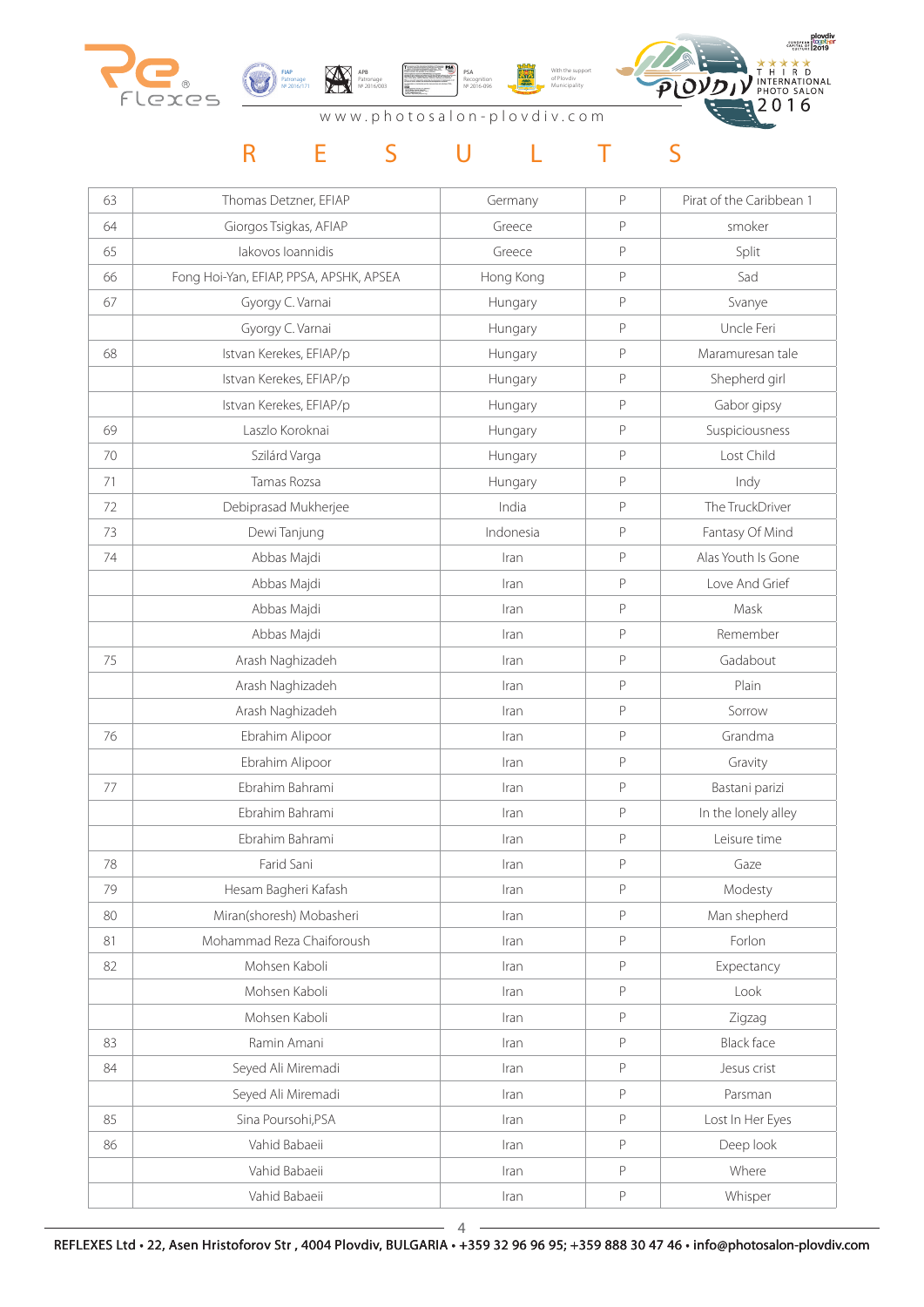



With the support of Plovdiv Municipality PSA Recognition № 2016-096



| 87  | Yahya Ghadamgahi             | Iran        | P           | Elderly                                                   |
|-----|------------------------------|-------------|-------------|-----------------------------------------------------------|
| 88  | Carl Cutland, FIPF AFIAP     | Ireland     | P           | The Artists Model                                         |
|     | Carl Cutland, FIPF AFIAP     | Ireland     | P           | Purple                                                    |
|     | Carl Cutland, FIPF AFIAP     | Ireland     | P           | Piercing                                                  |
| 89  | Deirdre Murphy, LIFF, AFIAP  | Ireland     | P           | The Hoodie                                                |
|     | Deirdre Murphy, LIFF, AFIAP  | Ireland     | P           | The Shawl                                                 |
|     | Deirdre Murphy, LIFF, AFIAP  | Ireland     | P           | Gerald <sub>2</sub>                                       |
| 90  | Joe Doyle, AFIAP AIPF        | Ireland     | P           | AnnaRose Quiet Please                                     |
|     | Joe Doyle, AFIAP AIPF        | Ireland     | P           | April In Yellow                                           |
|     | Joe Doyle, AFIAP AIPF        | Ireland     | P           | Fredau In Pink                                            |
|     | Joe Doyle, AFIAP AIPF        | Ireland     | P           | Little Red Riding Hood                                    |
| 91  | Leonid Goldin, AFIAP, EIPAS  | Israel      | P           | Eyes to Eyes                                              |
|     | Leonid Goldin, AFIAP, EIPAS  | Israel      | P           | A Cup of Coffee                                           |
|     | Leonid Goldin, AFIAP, EIPAS  | Israel      | P           | Junk Shop                                                 |
|     | Leonid Goldin, AFIAP, EIPAS  | Israel      | P           | Warm Rain                                                 |
| 92  | Francesca Salice, AFIAP      | Italy       | P           | White Mustache Man                                        |
| 93  | Luciana Messina              | Italy       | P           | indonesian woman 01                                       |
| 94  | Pietro Bugli, EFIAP/b        | Italy       | P           | Special forces 1                                          |
| 95  | Samuele Boldrin, AFI - EFIAP | Italy       | P           | public writer                                             |
|     | Samuele Boldrin, AFI - EFIAP | Italy       | P           | with the moter                                            |
| 96  | Mohammad Buqurais            | Kuwait      | P           | Mustache2                                                 |
|     | Mohammad Buqurais            | Kuwait      | $\mathsf P$ | Red Ribbon                                                |
|     | Mohammad Buqurais            | Kuwait      | P           | Nomad kid                                                 |
| 97  | Andris Apsenieks             | Latvia      | P           | Water lilly                                               |
| 98  | Dainius Dirgela              | Lithuania   | P           | lithuanian painter sarunas<br>sauka with his autoportrait |
|     | Dainius Dirgela              | Lithuania   | P           | writer sigitas parulskis 2                                |
| 99  | Normante Ribokaite           | Lithuania   | P           | <b>Buddies</b>                                            |
|     | Normante Ribokaite           | Lithuania   | $\mathsf P$ | Old fellows                                               |
|     | Normante Ribokaite           | Lithuania   | P           | Friends                                                   |
| 100 | Danny Yen Sin Wong, MPSA     | Malaysia    | P           | Smoker 3                                                  |
|     | Danny Yen Sin Wong, MPSA     | Malaysia    | P           | My Pet                                                    |
|     | Danny Yen Sin Wong, MPSA     | Malaysia    | P           | Wounded Young Man                                         |
| 101 | Huub Bink, EFIAP/b PPSA      | Netherlands | P           | Father and son Bink                                       |
| 102 | Håkon Grønning, AFIAP        | Norway      | $\mathsf P$ | Circle of feathers                                        |
|     | Håkon Grønning, AFIAP        | Norway      | P           | Doll in the sofa                                          |
|     | Håkon Grønning, AFIAP        | Norway      | P           | Julia ice queen                                           |
| 103 | Sandra Upe-Vaage, AFIAP      | Norway      | P           | Weight lifter                                             |
| 104 | Hamad Saud Albusaid, EFIAP/s | Oman        | P           | Aby Majrooh                                               |